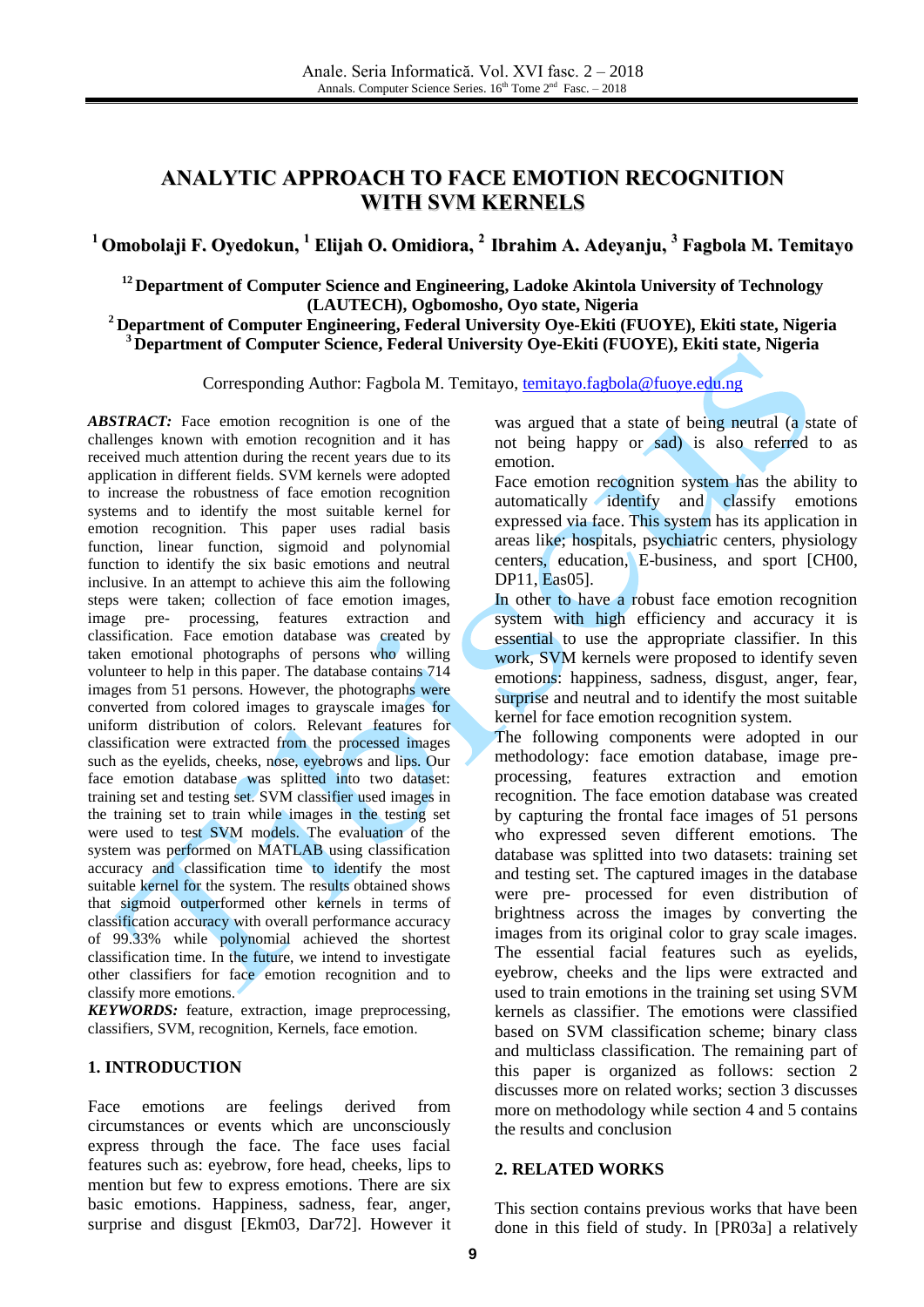small database of eight people was used to identify four classes of emotions: anger, disgust surprise and happy. K-nearest neighbor was adopted as a classifier and was able to classify the emotions with 80% accuracy. [RP08] made used of the shape and textures of images in the database that was adopted by them to recognize emotions. Active appearance model (AAM) was implemented to identify seven emotions. The experiment achieved 82.48% accuracy. [Jaw07] Obtained classification accuracy of 96% with self organized map when neural networks failed to give accurate and satisfactory results. Five persons were used to identify the following emotions; happiness, sadness, angry, smile and neutral. [Dum01] Proposed a similar system that uses SVM and neural network to classify six emotions. They made use of 13 people and achieved 85.9% and 88.1% for neural network and SVM respectively.[PR03b] uses SVM precisely rbf to identify six different emotions. They used both still and video images and achieved 87.9% accuracy. However, [BC10, KP06, GM14] were only interested in the capacity of the classifier to classify emotions rather than the performance accuracy of such classifiers. They adopted SVM and artificial neural network respectively. From the reviewed work, it was deduced that the time required to recognize emotions was not stated and a comparative analysis has not be carry out on SVM kernels for face emotion recognition.

### **3. METHODOLOGY**

The process of achieving the most suitable SVM kernel for face emotion recognition system involves the following stages:

- a. Collecting/gathering of face emotion images
- b. Image processing
- c. Features extraction
- d. Training classifier
- e. Classification.

These stages will be explained in details accordingly.

**Collection and gathering of face emotion images**: Face emotion images were gathered by taking photographs of persons who willing volunteer to assist in this work. These persons were all black African decent, specifically from Oyo State, Nigeria. Their ages are between 20-50 years, and a ratio of 75:25 of male and female respectively. A total number of 714 emotion images were gathered via this exercise from 51 persons. Each participant was snapshot twice per emotion, the emotions include happiness, sadness, fear, anger, disgust, surprise and Neutral.(51 persons x 7 emotions) x 2 snapshot per  $emotion = 714$  emotion images.

Figure 1 shows the flow chart illustration of the steps taken in this work.



**Figure 1. Flowchart of face emotion recognition**

**Image preprocessing:** unwanted parts of images were removed in order to reduce the noise in the database. Parts like the hair, ear, neck and shoulder were manually cropped out. The images were converted to grayscale images for color unification and were brighten using histogram equalization to improve the contrast in the images by stretching out the intensity range.

**Features Extraction:** Important and relevant features for classification were extracted using principal component analysis (PCA). The pixels value of each converted images ranges from 0-255. The extracted features were encoded and stored as weight vectors for each of the emotion. Features were extracted from the position of the eyebrows, the eyelids, the nose, the cheeks and the lips. PCA was also used to reduce the dimensionality of images in the database.

**Training Classifier:** SVM constructs a hyper plane or a set of hyper plane in higher or infinite dimensional space and this is why SVM is still the best classifier for classification.SVM has 4 kernels and these kernels were trained to identify the basic six emotions neutral inclusive. Each of these kernels has parameter that increases its dimensionality. The SVM kernels are:

Linear Function

 $k(x, x') = (x, x')$ 

Radial Basis Function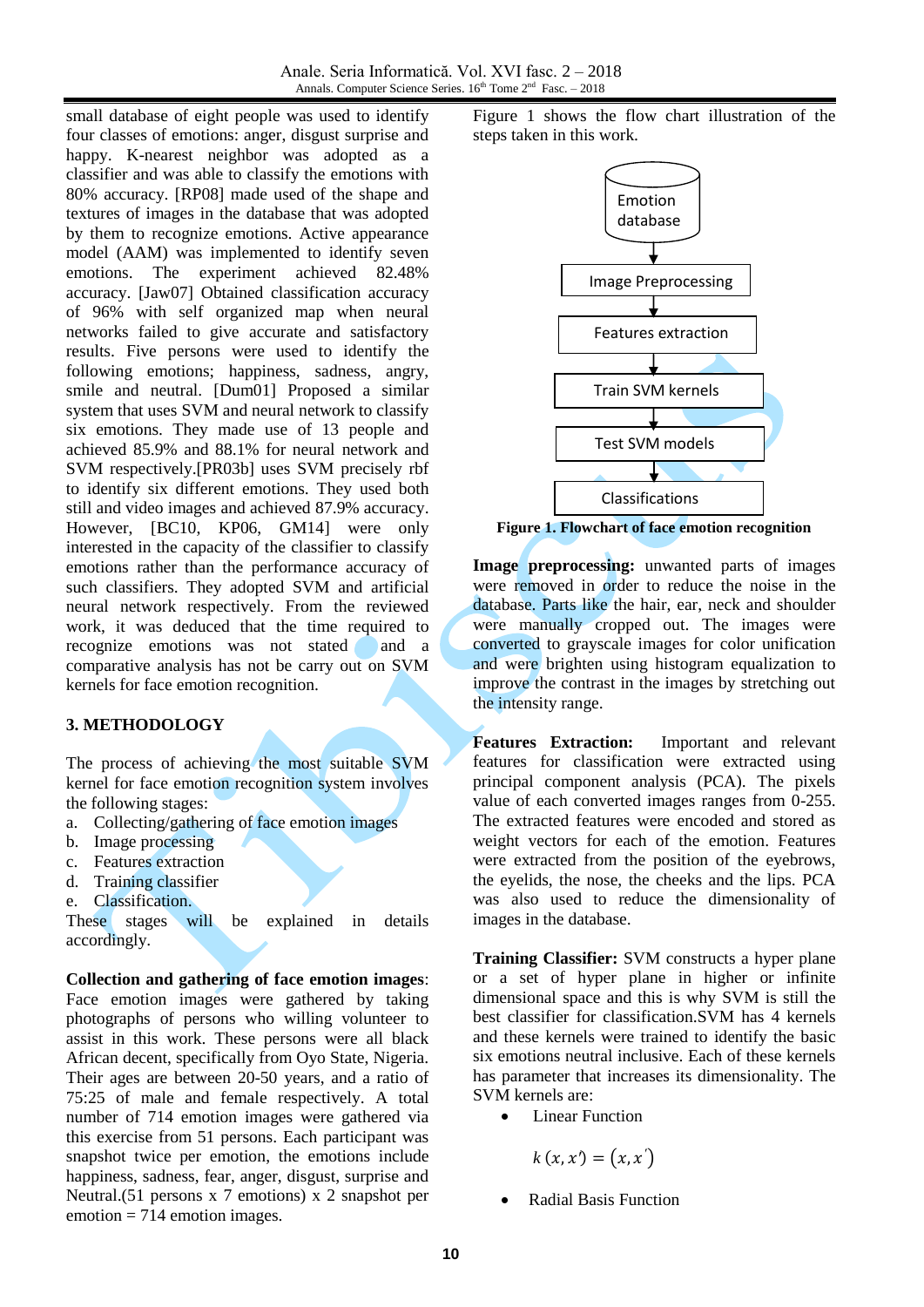$\hat{y} = exp(-\gamma ||x - x'||^2)$ 

Polynomial Function

$$
k(x-x')=(\gamma(x,x')^d
$$

Sigmoid

$$
k(x, x') = (tanh(y(x, x') + r))
$$

The parameters are defined as follows:

 $y =$  width of Radial Basis function, coefficient in polynomial  $(\gamma = 1)$  d = degree of polynomial (d = 3), higher the soft margin from the hyper plane, the higher the degree of accuracy.  $r =$  coefficient for Sigmoid.

Our face emotion database was split into training set and testing set using percentage split method. The training dataset contains 476 face emotion images and the remaining 238 face emotion images are in the testing dataset. Images in the training dataset were used to train SVM kernels.SVM classification scheme were introduced in the experiment: binary class and multiclass classification. Binary class classification classifies emotions in pairs, for instance: anger Vs happiness, anger Vs fear and anger Vs surprise. Multiclass classification classifies all through the classes at once. The SVM models were implemented using images in the testing dataset to classify images of different dimensions: 50 x50, 100 x 100, 150 x 150 and 200 x 200. Our experiment was evaluated on MATLAB using Classification accuracy and classification time as our performance metrics. Figure 2 shows the graphical user interface of our experiment.



**Figure 2. Face emotion recognition system**

## **4. EXPERIMENTAL RESULTS**

The classification accuracy and classification time achieved in this experiment are presented in the tables below, the results are in binary class and in multiclass classification.

**Table 1: Evaluation result for classification Accuracy (%) for Binary class**

| -----            |                 |       |                |        |  |
|------------------|-----------------|-------|----------------|--------|--|
| <b>Reduced</b>   | Linear          | R BF  | <b>Sigmoid</b> | Poly-  |  |
| dimension        | <b>Function</b> |       |                | nomial |  |
| 50 x 50          | 85.82           | 52.55 | 74.68          | 78.15  |  |
| $100 \times 100$ | 91.46           | 52.86 | 90.67          | 92.29  |  |
| 150 x 150        | 93.69           | 56.03 | 93.75          | 93.71  |  |
| $200 \times 200$ | 94.27           | 60.06 | 95.97          | 95.40  |  |

**Table 2: Evaluation result for classification Accuracy (%) for Multiclass classification**

| 707 IUI TYLUILICIASS CIASSIIICAUUII |                 |       |         |        |
|-------------------------------------|-----------------|-------|---------|--------|
| <b>Reduced</b>                      | Linear          | R BF  | Sigmoid | Poly-  |
| dimension                           | <b>Function</b> |       |         | nomial |
| 50 x 50                             | 95.39           | 86.38 | 95.81   | 95.97  |
| $100 \times 100$                    | 90.60           | 88.31 | 96.48   | 96.35  |
| 150 x 150                           | 92.63           | 87.58 | 97.16   | 96.67  |
| $200 \times 200$                    | 97.86           | 90.94 | 99.33   | 97.65  |

From the above tables, it was deduced that percentage accuracy of the results achieved increases as the dimension size increases, which simply implies that the bigger the size of the image the higher the face features for better classification. Across the tables it is observed that Radial Basis Function has the least classification accuracy, while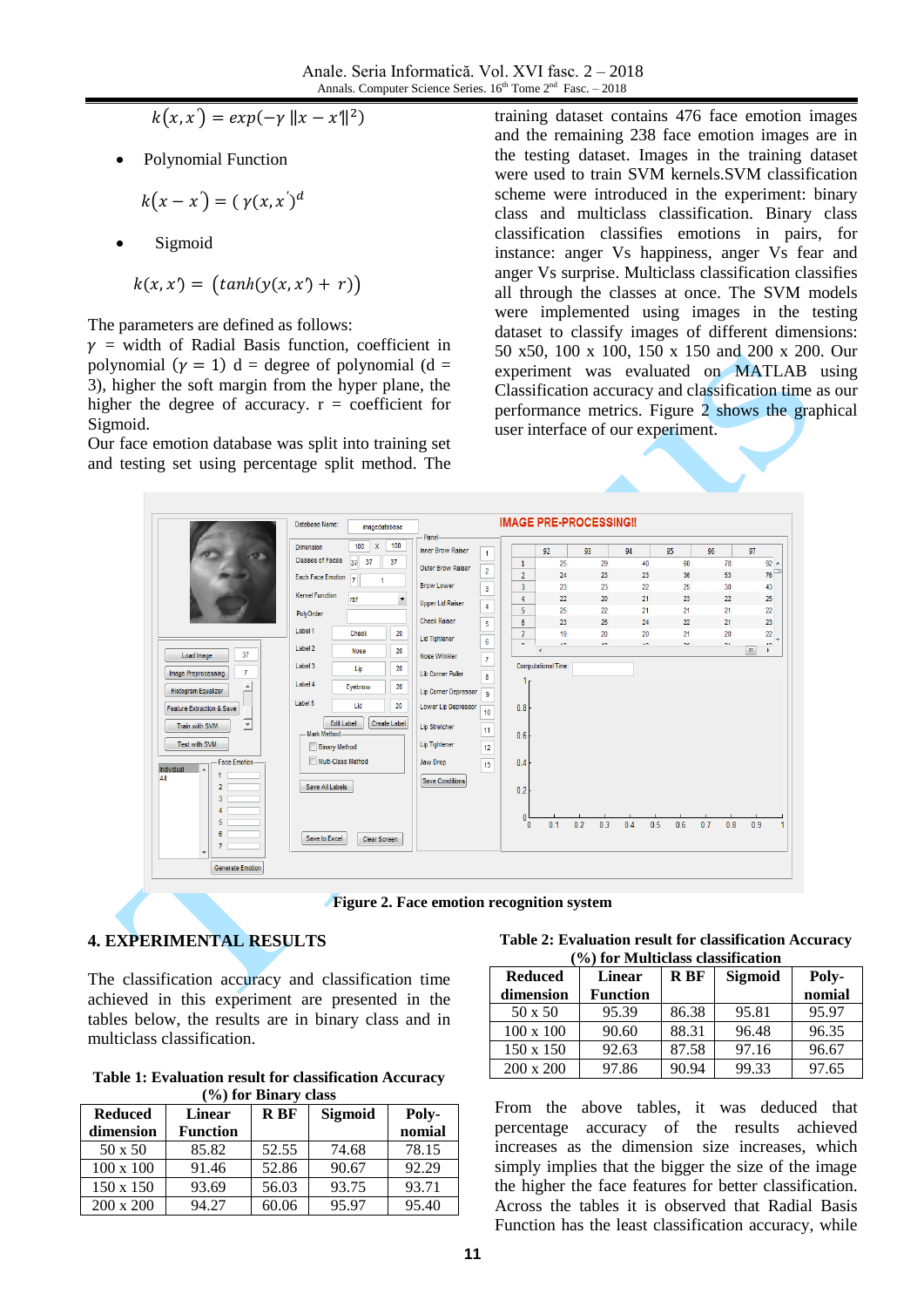the other three kernels are in high competition for accuracy in both classes most especially in multi class classification. Sigmoid (quadratic function) achieved the most significant level of accuracy with 99.33% which proves to be the best SVM kernel suitable for face emotion recognition system with the highest classification accuracy. However, the accuracy percentage achieved by linear and polynomial functions were very much amazing. Nevertheless, the percentage accuracy achieved in binary class is lower compare to the results obtained in multiclass classification.

**Table 3: Evaluation Results for Classification Time (sec) for Binary Class Classification**

| <b>Reduced</b>   | Linear          | <b>RBF</b> | Sigmoid | Poly-  |
|------------------|-----------------|------------|---------|--------|
| dimension        | <b>Function</b> |            |         | nomial |
| 50 x 50          | 32.82           | 25.53      | 38.08   | 26.82  |
| $100 \times 100$ | 54.43           | 52.67      | 66.99   | 46.02  |
| 150 x 150        | 55.39           | 52.44      | 69.30   | 49.36  |
| $200 \times 200$ | 89.38           | 94.11      | 118.83  | 89.19  |

**Table 4: Evaluation Results for Classification Time (sec) for Multiclass Classification**

| bee, for haddenlings chassification |                 |            |                |        |  |
|-------------------------------------|-----------------|------------|----------------|--------|--|
| <b>Reduced</b>                      | <b>Linear</b>   | <b>RBF</b> | <b>Sigmoid</b> | Poly-  |  |
| dimension                           | <b>Function</b> |            |                | nomial |  |
| 50 x 50                             | 36.30           | 36.79      | 42.42          | 33.06  |  |
| $100 \times 100$                    | 234.74          | 72.95      | 70.57          | 105.63 |  |
| 150 x 150                           | 80.57           | 73.36      | 93.75          | 73.57  |  |
| $200 \times 200$                    | 114.59          | 105.44     | 107.12         | 100.61 |  |

Classification time in these tables increases as the size of the image increases which implies that the more visible the facial features (Eigen vectors) the higher the classification time. However, SVM models are not time consuming, it takes less that two minutes to classify face emotions. In this paper Classification time is define as time taken to classify all the images in the testing set. Binary class classification takes shorter time to classify than multiclass classification. In binary class Radial basis function had the shortest classification time at 50 x 50 pixel while at 100 x 100 , 150 x 150 and 200 x 200 (pixels) polynomial achieved the shortest classification time with 46.02 sec, 49.36sec and 89.19sec respectively. A similar result was achieved in multiclass classification, Polynomial function attained the shortest classification time of 33.06 sec and 100.61 sec for image dimensions at 50 x 50 pixels and 200 x 200 pixels respectively. While at 100 x 100 pixels and 150 x 150 pixels had 70.57sec by sigmoid function and 73.36 sec by radial basis function.

It was expected that linear function should have achieved the shortest classification time being the least complex of the kernels. The classification time across the kernels has no regular pattern, and the highest result obtained when the image was reduced to 100 x 100 pixels in multiclass classification seem to be outrageous or odd. However, it might have occurred due to some activities that were carried out on the computer during the running of the experiment.

### **5. CONCLUSION**

Performance evaluation was carried out on SVM kernels for recognition of seven emotions. The classification was based on SVM classification scheme; binary class and multiclass classification. This paper adopted classification accuracy and classification time as its performance measures or metric.

The results obtained during the experiment shows that sigmoid outperformed other kernels in terms of classification accuracy although with minimal differences while polynomial function achieved the shortest time for classification. In other word sigmoid classifies accurately better than other SVM kernels and polynomial function classifies faster than other SVM kernels.

it was deduced from the result that the average accuracy increases as the image dimension of the extracted features increase and the same thing goes for classification time, the classification time increases as the image dimension of the extracted features increases.

SVM multiclass classification scheme has better classification accuracy than binary class classification. The classification time was rather short in binary class than in multiclass classification.

## **6. FUTURE WORK**

We intend to work on other classifiers for face emotion recognition system and to classify more emotions. Further experiment shall be conducted in order to validate the trend of the classification time. In future work, we shall use video images to achieve the same aim we achieved with still images. Furthermore, we shall investigate the SVM models on a standard face emotion recognition database and finally we intend to embed the most suitable face emotion classifier(s) in computer hardware for real time application.

### **REFERENCES**

- [BC10] **A. Bajpai, K. Chadha** *Real time facial emotion detection using SVM*, International Journal of Advanced Computer Science and Applications. Vol 1, No 2, 2010.
- [CH00] **L. S. Chen, T. S. Huang** *Emotional expressions in audiovisual human*